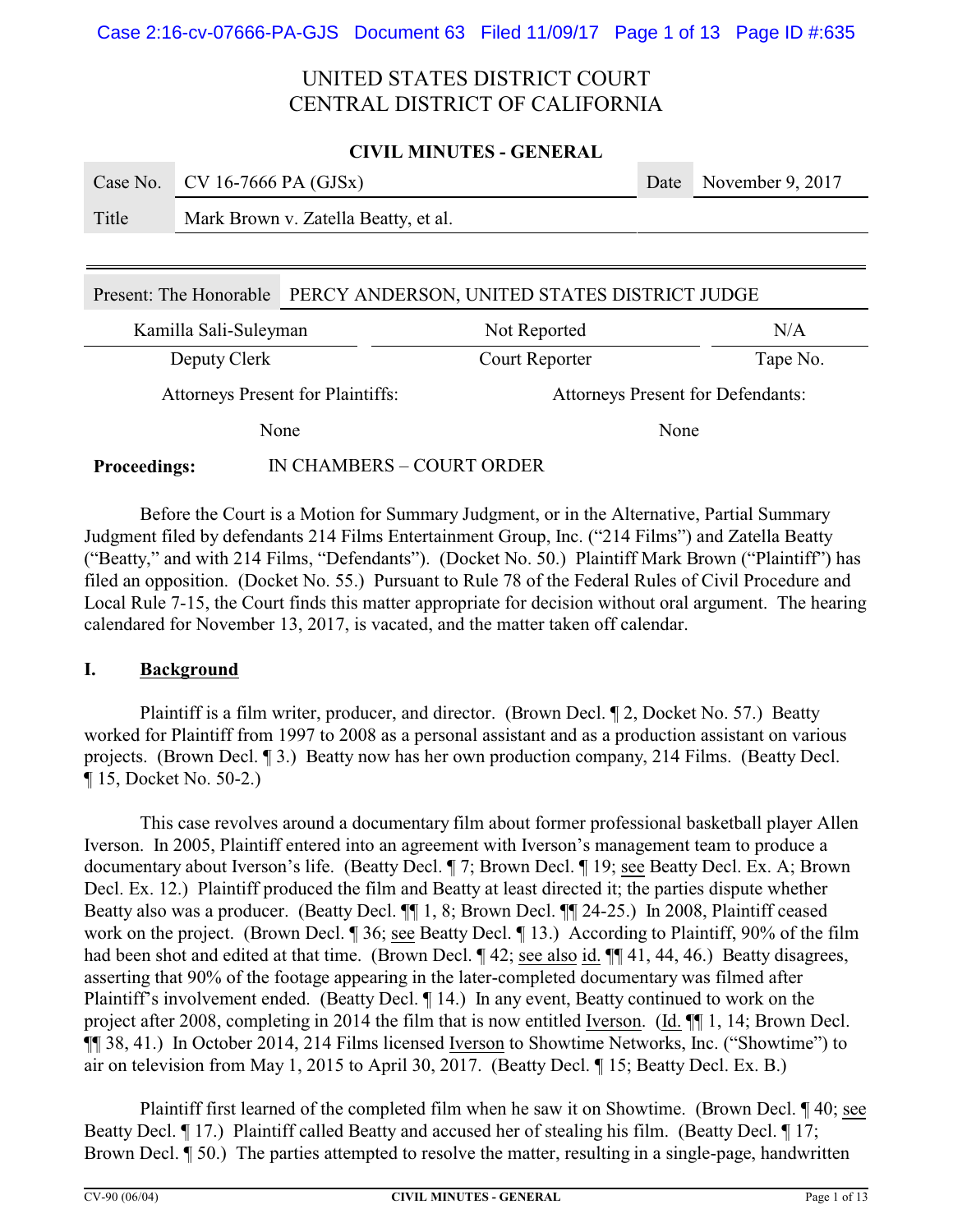### **CIVIL MINUTES - GENERAL**

|       | Case No.   CV 16-7666 PA (GJSx)      | Date November 9, 2017 |
|-------|--------------------------------------|-----------------------|
| Title | Mark Brown v. Zatella Beatty, et al. |                       |

agreement between Plaintiff, Beatty, and Ted Faye, another producer on the project (the "Agreement"). (Beatty Decl. ¶ 18; Brown Decl. ¶¶ 52-53.) The Agreement reads as follows:

We agree to the following:

(1) No discussion with Showtime now and forever.

(2) No discussion with Mike Tollin now and forever.

(3) Rights released upon good faith negotiations to come to an agreement for Brown to convey the rights to 214.

(4) \$25,000 shall be a down payment on the minimum payment of \$85,000 that shall be due to Brown.

(5) All terms in this agreement inclusive of points one and 2 above are pursuant to an active working contract dated May 20, 2015 and May 25, 2015.

(Beatty Decl. Ex. D; Brown Decl. Ex. 20.)

Beatty paid Plaintiff only the initial \$25,000 down payment under the Agreement. (Beatty Decl. ¶ 18; Brown Decl. ¶ 54.) Beatty asserts that Plaintiff never made a demand for the remainder of the money prior to filing this lawsuit. (Beatty Decl. ¶ 18.) The parties agree that the Agreement does not provide a deadline for payment (Id. ¶ 18; Brown Decl. ¶ 54), although Plaintiff believed he would be paid prior to the expiration of the Showtime license (Brown Decl. ¶ 54).

Plaintiff filed his original complaint on October 14, 2016. (Docket No. 1.) On October 4, 2017, Plaintiff contacted Tollin, apparently seeking to settle this action. (Beatty Decl. ¶ 21; Brown Decl. ¶ 56.)

The operative First Amended Complaint ("FAC") alleges claims for (1) copyright infringement; (2) conversion; (3) unjust enrichment; (4) unfair competition or business practices; (5) breach of written contract; (6) breach of the implied covenant of good faith and fair dealing; (7) promissory estoppel; (8) accounting; and (9) declaratory relief. (Docket No. 14.) Defendants seek summary judgment on all claims except the accounting claim and also request, in the alternative, that the Court decline supplemental jurisdiction over all other claims if it grants judgment in their favor on the copyright claim.

## **II. Legal Standard**

Summary judgment is proper where "the movant shows that there is no genuine dispute as to any material fact and the movant is entitled to judgment as a matter of law." Fed. R. Civ. P. 56(a). The moving party has the burden of demonstrating the absence of a genuine issue of material fact for trial.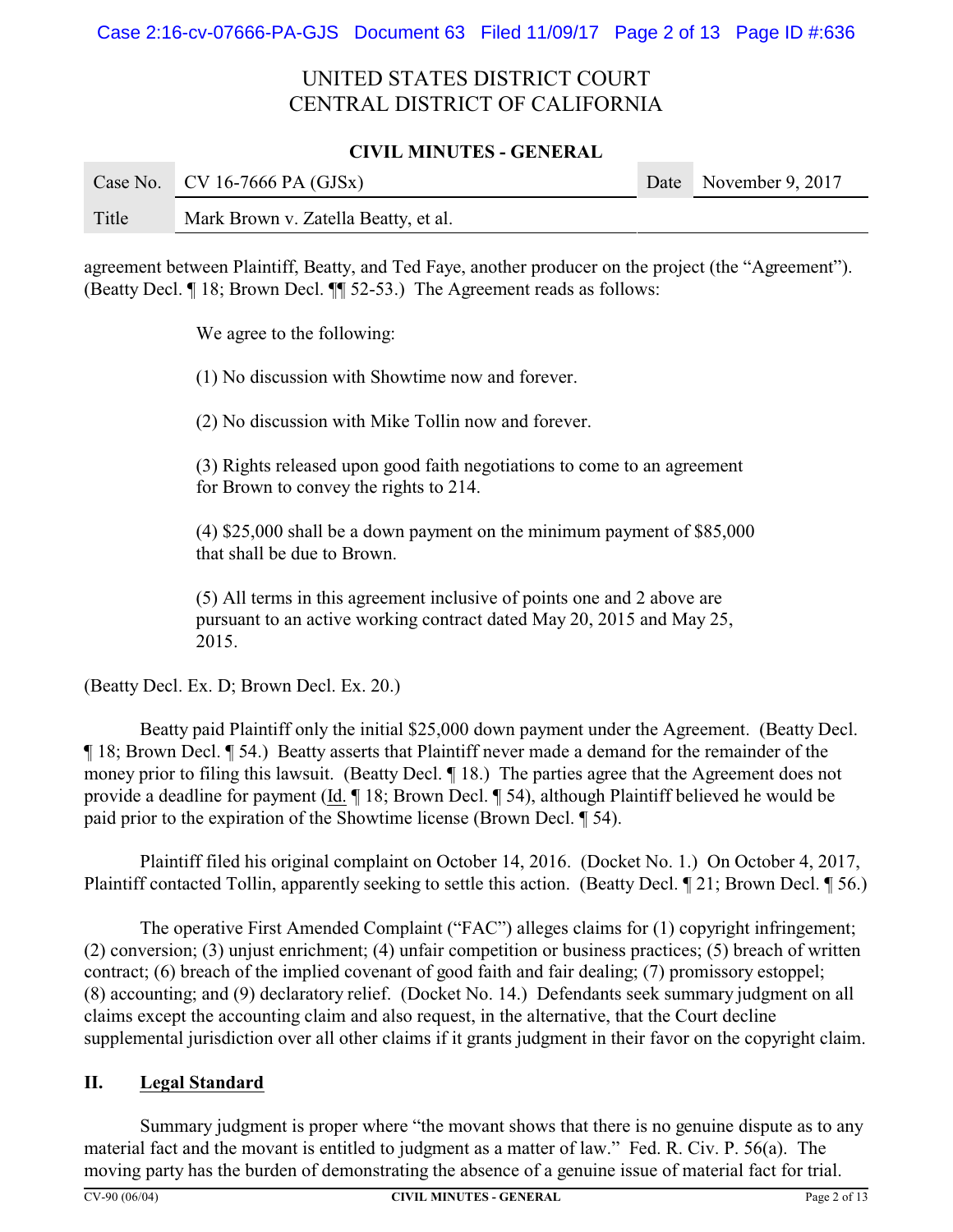#### **CIVIL MINUTES - GENERAL**

**Contract Contract** 

|       | Case No.   CV 16-7666 PA (GJSx)      | Date November 9, 2017 |
|-------|--------------------------------------|-----------------------|
| Title | Mark Brown v. Zatella Beatty, et al. |                       |

Anderson v. Liberty Lobby, Inc., 477 U.S. 242, 256, 106 S. Ct. 2505, 2514, 91 L. Ed. 2d 202 (1986). "[T]he burden on the moving party may be discharged by 'showing' – that is, pointing out to the district court – that there is an absence of evidence to support the nonmoving party's case." Celotex Corp. v. Catrett, 477 U.S. 317, 325, 106 S. Ct. 2548, 2554, 91 L. Ed. 2d 265 (1986); see Musick v. Burke, 913 F.2d 1390, 1394 (9th Cir. 1990). The moving party must affirmatively show the absence of such evidence in the record, either by deposition testimony, the inadequacy of documentary evidence, or by any other form of admissible evidence. See Celotex, 477 U.S. at 322. The moving party has no burden to negate or disprove matters on which the opponent will have the burden of proof at trial. See id. at 325.

As required on a motion for summary judgment, the facts are construed "in the light most favorable to the party opposing the motion." Matsushita Elec. Indus. Co. v. Zenith Radio Corp., 475 U.S. 574, 587, 106 S. Ct. 1348, 1356, 89 L. Ed. 2d 538 (1986). However, the nonmoving party's allegation that factual disputes persist between the parties will not automatically defeat an otherwise properly supported motion for summary judgment. See Fed. R. Civ. P. 56(c). A "mere 'scintilla' of evidence will be insufficient to defeat a properly supported motion for summary judgment; instead, the nonmoving party must introduce some 'significant probative evidence tending to support the complaint.'" Fazio v. City & County of San Francisco, 125 F.3d 1328, 1331 (9th Cir. 1997) (quoting Anderson, 477 U.S. at 249, 252). Otherwise, summary judgment shall be entered.

### **III. Discussion**

## **A. Plaintiff's Procedural Objections**

As a preliminary matter, Plaintiff raises two procedural issues. First, Plaintiff argues that "Defendants failed to provide adequate notice of the instant Motion for Summary Judgment, having provided Plaintiff with the bare minimum of 28 days' notice, contrary to the Scheduling Order . . . . Plaintiff Brown was provided only six full days to file this opposition. In addition to its failings on the merits, the Motion should also be denied for failure to comply with Local Rules as it is untimely." (Opp'n at 2.) As Plaintiff points out, the Court's Civil Trial Scheduling Order states that the Court generally expects parties moving for summary judgment to provide more than the minimum notice. (Docket No. 39 at 2, 5.) However, the Order does not state that failure to provide more than the minimum notice is a ground for denial of a motion. Further, Plaintiff has not explained how the notice that he was given impeded his ability to obtain essential evidence or prepare his opposition. Although Defendants' short notice is unfortunate, it does not merit the relief Plaintiff seeks.

Second, Plaintiff objects to Defendants' use in their reply of new arguments and evidence, specifically passages of Plaintiff's deposition, which was taken after Plaintiff filed his opposition. (See Docket No. 59 at 2-3.) "Where new evidence is presented in a reply, [a court] should either not consider the new evidence<sup>[]</sup> or . . . giv[e] the other party the opportunity to respond." Zkey Invs., LLC v. Facebook Inc., 225 F. Supp. 3d 1147, 1158 (C.D. Cal. 2016) (citing Provenz v. Miller, 102 F.3d 1478, 1483 (9th Cir. 1996)). "Evidence submitted in direct response to evidence raised in the opposition,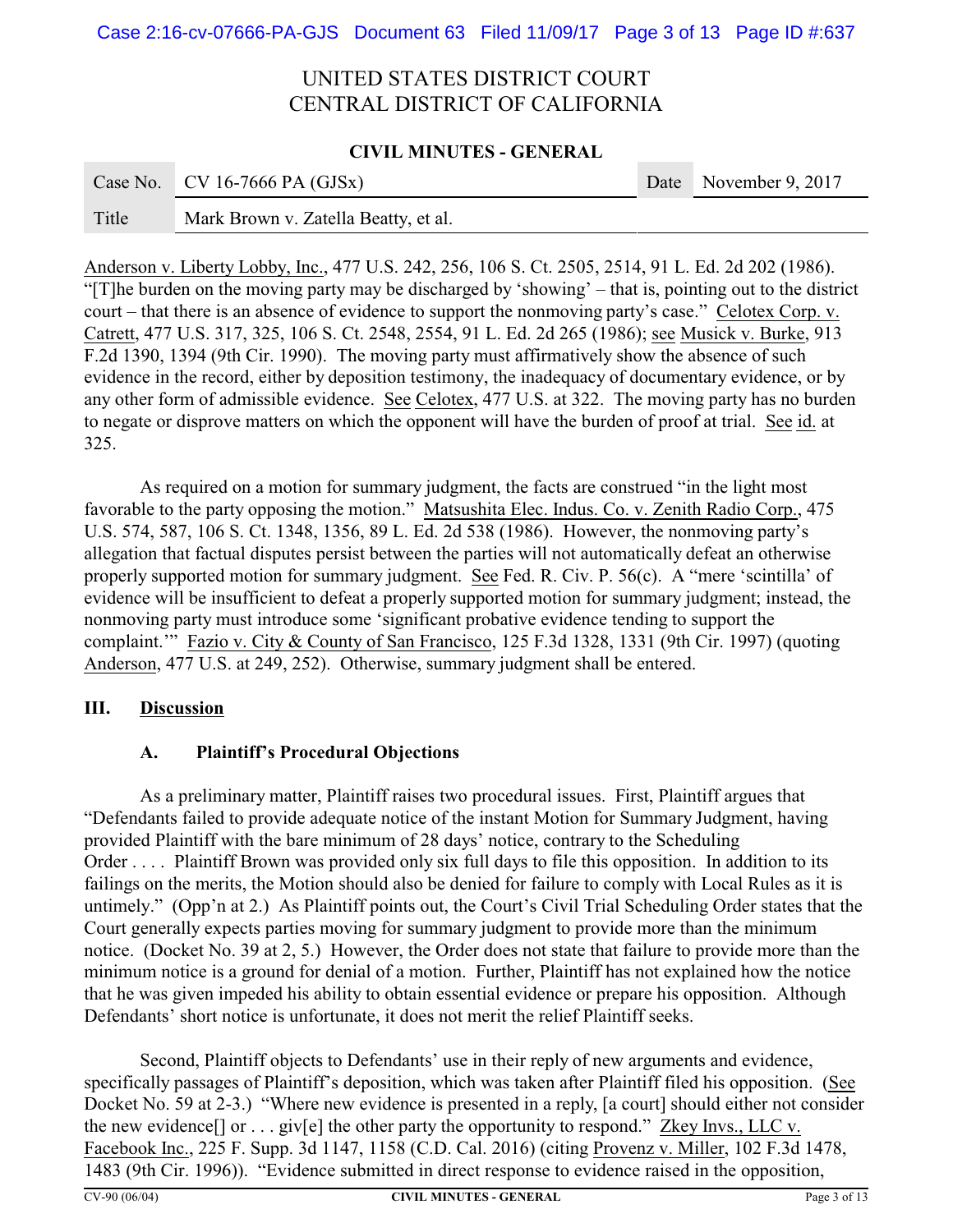#### **CIVIL MINUTES - GENERAL**

|       | Case No. $\vert$ CV 16-7666 PA (GJSx) | Date November 9, 2017 |
|-------|---------------------------------------|-----------------------|
| Title | Mark Brown v. Zatella Beatty, et al.  |                       |

however, is not 'new.'" In re ConAgra Foods, Inc., 90 F. Supp. 3d 919, 955 (C.D. Cal. 2015) (citing Terrell v. Contra Costa Cnty., 232 F. App'x 626, 629 n.2 (9th Cir. 2007); Edwards v. Toys "R" Us, 527 F. Supp. 2d 1197, 1205 n.31 (C.D. Cal. 2007)). Here, Defendants' "new" evidence largely responds to arguments and evidence in Plaintiff's opposition. Much of the deposition testimony came in response to questioning about Plaintiff's declaration and its exhibits. (See Schilken Suppl. Decl. Ex. A, Docket No. 58-1.) To the extent the reply raises new evidence and arguments, the Court will not consider it.

### **B. Copyright Infringement**

Direct copyright infringement has two elements: (1) ownership of the allegedly infringed material, and (2) violation of at least one exclusive right granted to copyright holders under 17 U.S.C. § 106. A&M Records, Inc. v. Napster, Inc., 239 F.3d 1004, 1013 (9th Cir. 2001); see 17 U.S.C. § 501(a). However, "[a] co-owner of a copyright cannot be liable to another co-owner for infringement of the copyright. Rather, each co-owner has an independent right to use or license the use of the copyright." Oddo v. Ries, 743 F.2d 630, 632-33 (9th Cir. 1983) (citations omitted).

Defendants do not dispute that Plaintiff contributed to the Iverson project. (See Mot. at 1.) They do not argue that Plaintiff lacks a copyright in those contributions or that Iverson does not use Plaintiff's work. Rather, Defendants argue that Beatty is a co-owner of the copyright. Specifically, Defendants argue that Iverson "is either an authorized derivative of the 2008 material which Beatty as co-author and co-owner could impliedly license to Defendant 214 Films, or alternatively, [Iverson] could be treated as a co-authored work between Brown, Beatty and/or 214 Films." (Id. at 1.) In either event, Defendants are entitled to summary judgment only if they establish that Beatty was a co-author and co-owner prior to Plaintiff's departure from the project in 2008; otherwise, Beatty's completion and licensing of Iverson infringe Plaintiff's rights. See 17 U.S.C. §§ 103, 106; see also U.S. Auto Parts Network, Inc. v. Parts Geek, LLC, 692 F.3d 1009, 1016 (9th Cir. 2012) ("[A] derivative author may own the copyright in material the author contributed to a preexisting work, but not in infringing material or material the author did not create.").

## 1. Copyright Ownership

"Copyright in a work . . . vests initially in the author or authors of the work. The authors of a joint work are coowners of copyright in the work." 17 U.S.C. § 201(a). "A 'joint work' is a work prepared by two or more authors with the intention that their contributions be merged into inseparable or interdependent parts of a unitary whole." 17 U.S.C. § 101. "[A]uthorship is required under the statutory definition of a joint work, and that authorship is not the same thing as making a valuable and copyrightable contribution." Aalmuhammed v. Lee, 202 F.3d 1227, 1232 (9th Cir. 2000). The Ninth Circuit has identified three factors "among the criteria for joint authorship, in the absence of contract. First, an author superintends the work by exercising control. This will likely be a person who has actually formed the picture by putting the persons in position, and arranging the place where the people are to be . . . or the inventive or master mind who creates, or gives effect to the idea. Second, putative coauthors make objective manifestations of a shared intent to be coauthors . . . . Third, the audience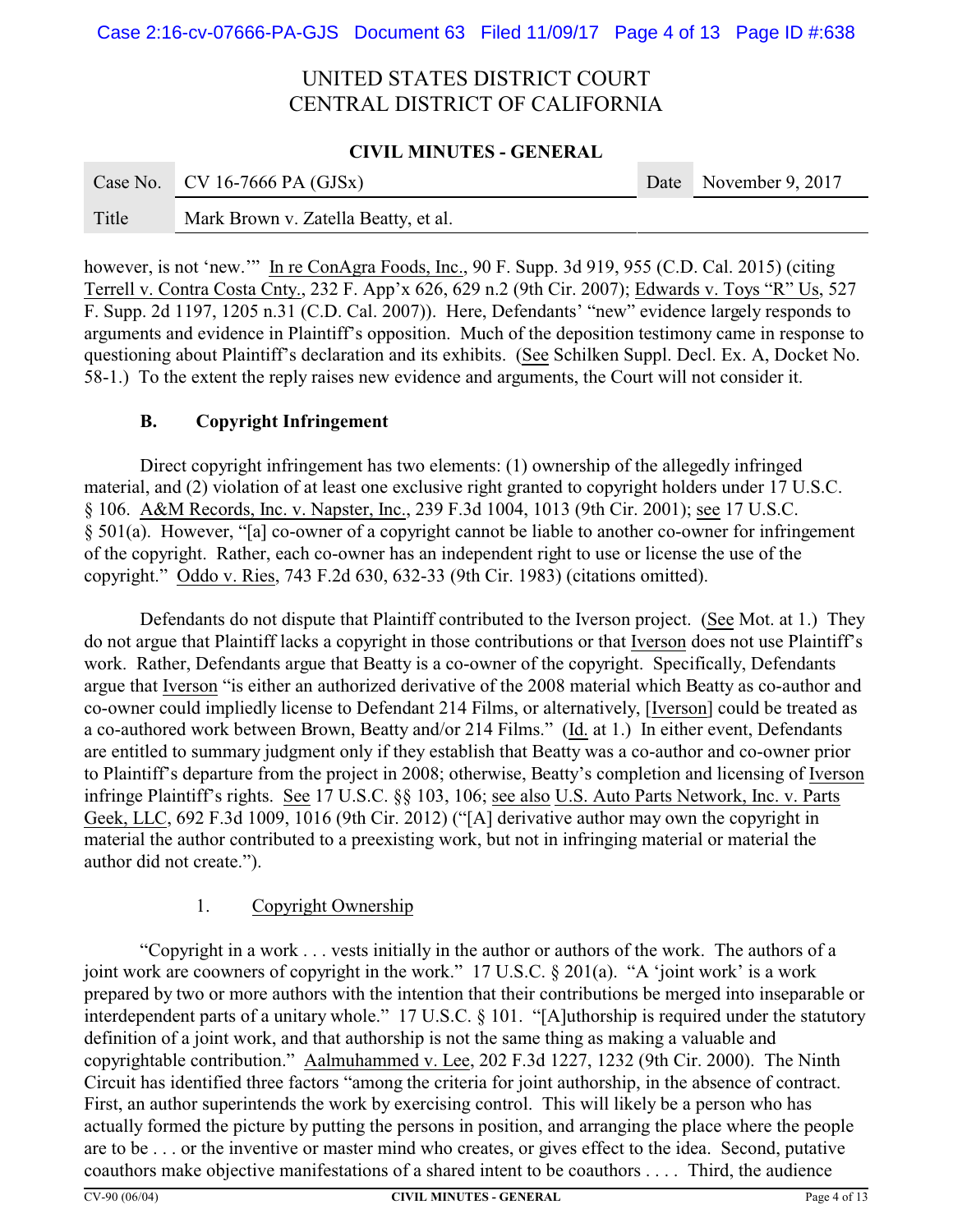#### **CIVIL MINUTES - GENERAL**

|       | Case No. CV 16-7666 PA (GJSx)        | Date November 9, 2017 |
|-------|--------------------------------------|-----------------------|
| Title | Mark Brown v. Zatella Beatty, et al. |                       |

appeal of the work turns on both contributions and the share of each in its success cannot be appraised. Control in many cases will be the most important factor." Id. at 1234 (footnotes omitted) (alteration omitted) (internal quotation marks omitted).

Copyright ownership does not always vest in the author of a work. "In the case of a work made for hire, the employer or other person for whom the work was prepared is considered the author for purposes of this title, and, unless the parties have expressly agreed otherwise in a written instrument signed by them, owns all of the rights comprised in the copyright." 17 U.S.C. § 201(b). A work made for hire is defined to include "a work prepared by an employee within the scope of his or her employment." 17 U.S.C. § 101.<sup>1/</sup> "In determining whether a hired party is an employee . . . [courts] consider the hiring party's right to control the manner and means by which the product is accomplished." Cmty. for Creative Non-Violence v. Reid, 490 U.S. 730, 751, 109 S. Ct. 2166, 104 L. Ed. 2d 811 (1989). Various factors, none of which is determinative, are considered, including: "the skill required; the source of the instrumentalities and tools; the location of the work; the duration of the relationship between the parties; whether the hiring party has the right to assign additional projects to the hired party; the extent of the hired party's discretion over when and how long to work; the method of payment; the hired party's role in hiring and paying assistants; whether the work is part of the regular business of the hiring party; whether the hiring party is in business; the provision of employee benefits; and the tax treatment of the hired party." Id. at 751-52 (footnotes omitted).

### 2. Analysis

Defendants argue that Beatty is a co-owner of the copyright in the Iverson project because she made copyrightable contributions as a director and her contributions were not a work for hire. (Mot. at 8-12.) Defendants point to a 2014 copyright registration for Iverson as prima facie evidence of Beatty's copyright ownership. (Id. at 11.) Plaintiff argues that Beatty was his employee, with the result that he is the sole owner of the copyright. (Opp'n at 6-13.) He argues that Beatty registered the copyright without his knowledge or permission, and that he overcomes the registration's presumption of ownership by his showing that Beatty was his employee. (Id. at 13.)

Plaintiff's and Beatty's contradicting versions of events prevent this Court from determining whether Beatty exercised control over the production and whether her contributions are a source of the project's appeal. See Aalmuhammed, 202 F.3d at 1234. For example, both Plaintiff and Beatty state in their declarations that they wrote the initial proposal or treatment for the documentary. (Beatty Decl. ¶ 4; Brown Decl. ¶ 15.) Plaintiff and Beatty each assert that they controlled the production down to the level of, among other things, overseeing and conducting interviews, supervising the crew, and directing shoots. (Beatty Decl. ¶ 9; Brown Decl. ¶ 24-25, 27-29.) Additionally, as Plaintiff points out, it was Plaintiff who entered into the agreement with Iverson's management team to make the documentary, and

 $1/$  The term also includes works expressly agreed in writing to be works made for hire, 17 U.S.C. § 101, but no such agreement existed here (Beatty Decl. ¶ 8).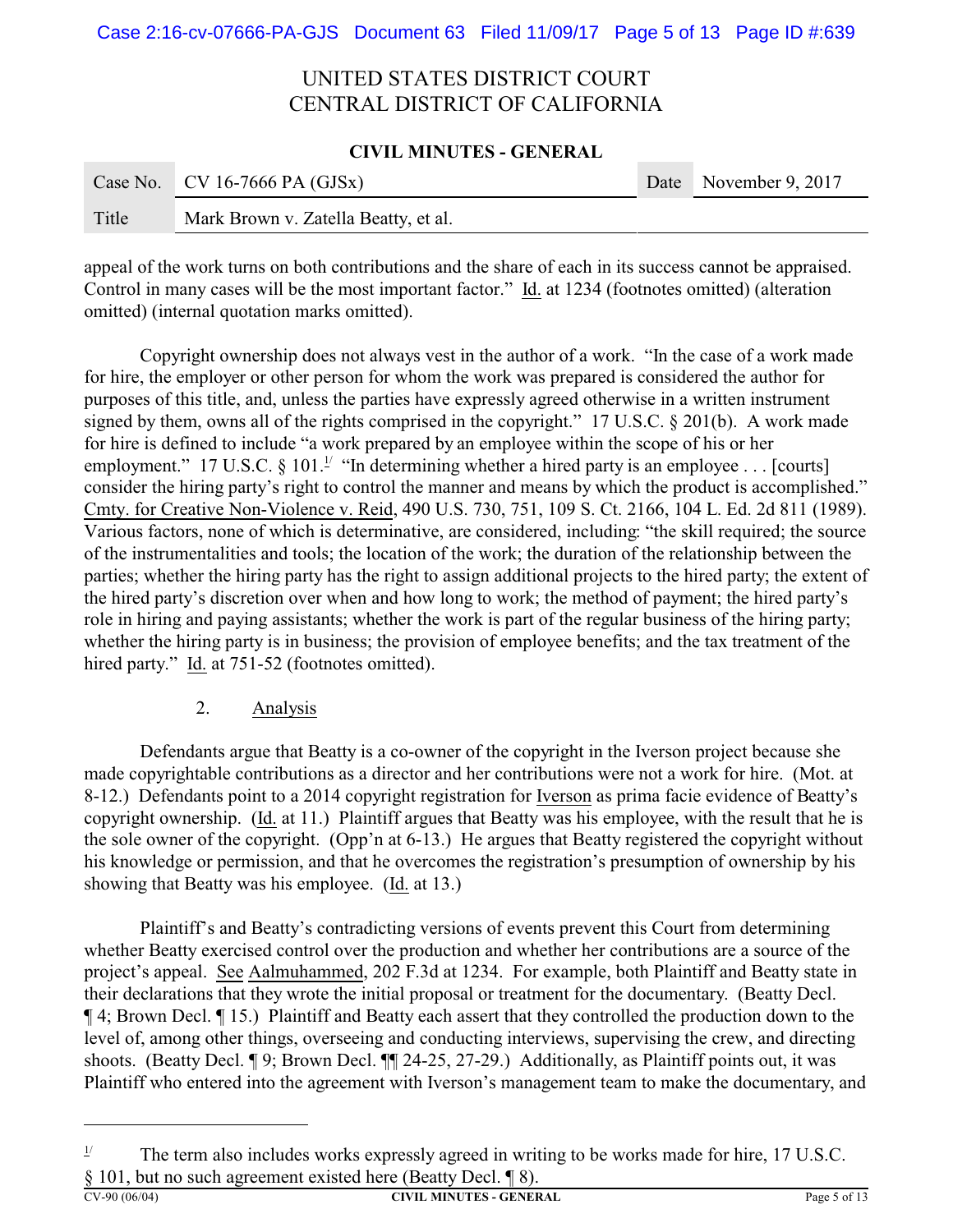#### **CIVIL MINUTES - GENERAL**

|       | Case No. $\vert$ CV 16-7666 PA (GJSx) | Date November 9, 2017 |
|-------|---------------------------------------|-----------------------|
| Title | Mark Brown v. Zatella Beatty, et al.  |                       |

that agreement does not mention Beatty or 214 Films. (Brown Decl. ¶¶ 19-20; see Brown Decl. Ex. 12.) Moreover, Plaintiff states that there was no partnership agreement or agreement to share profits or losses between himself and Beatty (Brown Decl. ¶ 27), and Defendants do not identify any objective manifestations of Plaintiff's and Beatty's intent to be coauthors, see Aalmuhammed, 202 F.3d at 1234. The Court cannot determine on the record before it whether Plaintiff and Beatty were joint authors in the Iverson project prior to 2008.

These same disputed issues of fact preclude the Court from determining whether Beatty was Plaintiff's employee. See Cmty. for Creative Non-Violence, 490 U.S. at 751-52 (stating that courts should "consider the hiring party's right to control the manner and means by which the product is accomplished"). Additionally, various relevant factors support each side. For example, Beatty did not receive tax forms or benefits from Plaintiff (Beatty Decl. ¶ 10; Schilken Suppl. Decl. Ex. A), but she had worked for Plaintiff for several years, and she held herself out in emails and documents as Plaintiff's assistant or as associated with his production company (Brown Decl. ¶¶ 3, 6; Brown Decl. Exs. 1, 2, 14). The Court therefore cannot determine on summary judgment whether Beatty's contributions were done as a work made for hire.

214 Films's copyright registration for Iverson (see Beatty Decl. ¶ 16; Beatty Decl. Ex. C), even if relevant to the unfinished film as it existed in 2008, does not alter this conclusion. Although a copyright registration raises a presumption of ownership, 17 U.S.C. § 410(c); Micro Star v. Formgen Inc., 154 F.3d 1107, 1110-11 (9th Cir. 1998), Plaintiff has rebutted that presumption, see Entm't Research Grp., Inc. v. Genesis Creative Grp., Inc., 122 F.3d 1211, 1217 (9th Cir. 1997) ("To rebut the presumption, an infringement defendant must simply offer some evidence or proof to dispute or deny the plaintiff's prima facie case of infringement.").

Finally, Plaintiff disputes that he indicated that he was "done" with the project and that he relinquished his rights. (Brown Decl. ¶ 37.) Defendants' passing statement that Plaintiff abandoned the project (Mot. at 1) fails to establish that Plaintiff surrendered his rights. See Marya v. Warner/Chappell Music, Inc., 131 F. Supp. 3d 975, 991-92 (C.D. Cal. 2015) (discussing requirements for abandonment).

Accordingly, Defendants are not entitled to summary judgment on Plaintiff's claim for copyright infringement. The Court therefore denies Defendants' request that the Court decline supplemental jurisdiction over Plaintiff's other claims. (See Mot. at 16-17.)

## **C. Preemption Under the Copyright Act**

Defendants argue that Plaintiff's claims for conversion, unjust enrichment, unfair competition, and declaratory relief are preempted by the Copyright Act. (Mot. at 12-16.) Plaintiff did not address the issue of preemption in his opposition, although he did respond to other arguments about some of these claims. Despite Plaintiff's failure to address Defendants' preemption arguments, the Court considers their merits. See Cristobal v. Siegel, 26 F.3d 1488, 1494-95 (9th Cir. 1994) (stating that the movant has the burden of demonstrating its entitlement to summary judgment even if no opposition is filed).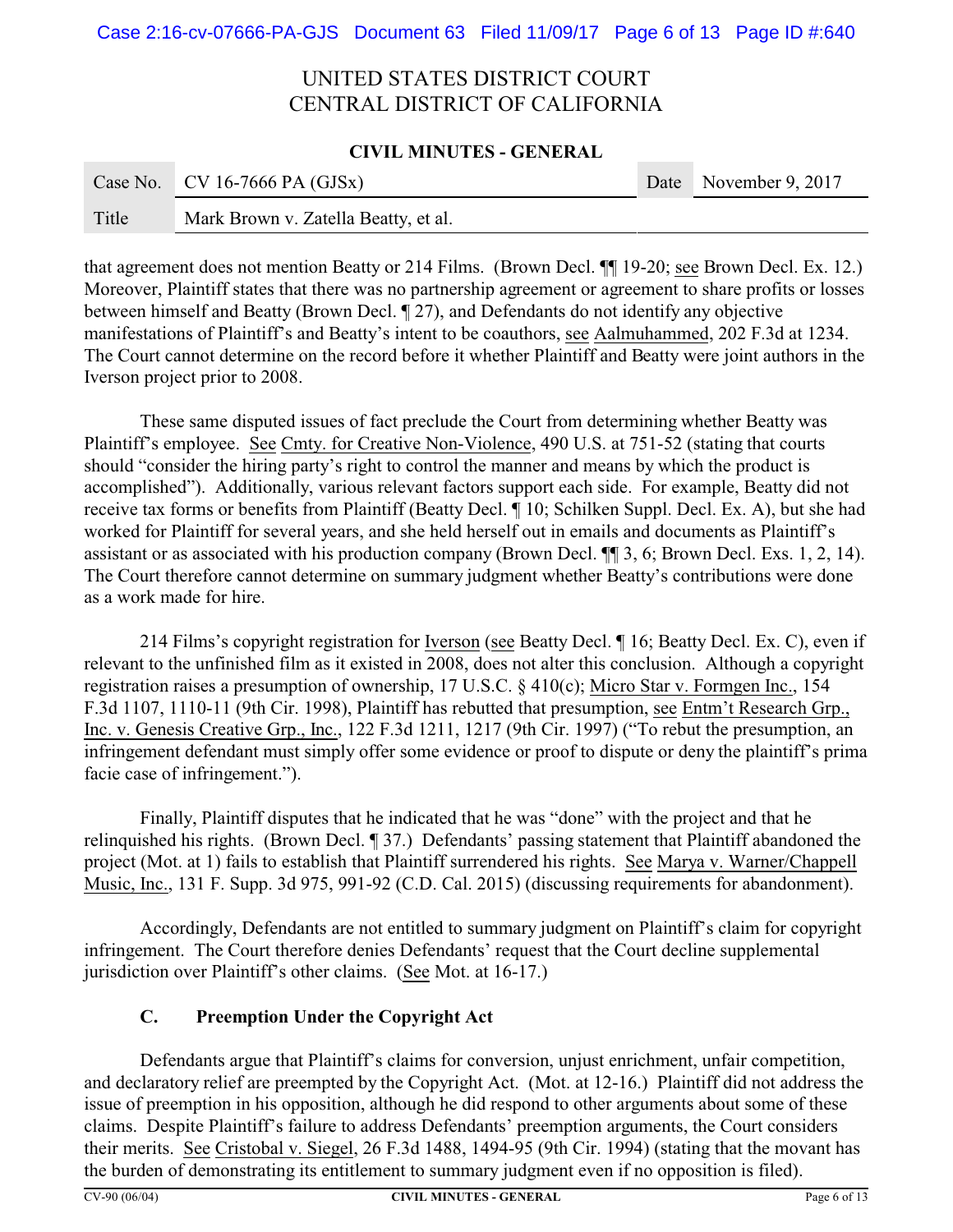### **CIVIL MINUTES - GENERAL**

|       | Case No.   CV 16-7666 PA (GJSx)      | Date November 9, 2017 |
|-------|--------------------------------------|-----------------------|
| Title | Mark Brown v. Zatella Beatty, et al. |                       |

The Copyright Act provides that "all legal or equitable rights that are equivalent to any of the exclusive rights within the general scope of copyright . . . are governed exclusively by [the Copyright Act]" and that "no person is entitled to any such right or equivalent right in any such work under the common law or statutes of any State." 17 U.S.C. § 301(a). To determine whether a state-law claim is preempted, a court "must first determine whether the 'subject matter' of the state law claim falls within the subject matter of copyright as described in 17 U.S.C. §§ 102 and 103. Second, assuming that it does, [the court] must determine whether the rights asserted under state law are equivalent to the rights contained in 17 U.S.C. § 106 . . . ." Laws v. Sony Music Entm't, Inc., 448 F.3d 1134, 1137-38 (9th Cir. 2006) (footnotes omitted) (citing Downing v. Abercrombie & Fitch, 265 F.3d 994, 1003 (9th Cir. 2001)). Under the second prong, "[t]o survive preemption, the state cause of action must protect rights which are qualitatively different from the copyright rights. The state claim must have an extra element which changes the nature of the action." Id. at 1143 (quoting Del Madera Props. v. Rhodes & Gardner, 820 F.2d 973 (9th Cir. 1987), overruled on other grounds by Fogerty v. Fantasy, Inc., 510 U.S. 517, 114 S. Ct. 1023, 127 L. Ed. 2d 455 (1994)).

Plaintiff's claims relate to his work on the Iverson project and Defendants' subsequent use thereof, which are within the subject matter of copyright. See 17 U.S.C. §§ 102(a)(6), 103(a). The Court proceeds to the second prong of the preemption test for each of the claims.

1. Plaintiff's Conversion Claim

Defendants argue that Plaintiff's conversion claim is premised on Beatty's license to Showtime to publicly perform his work, thus falling within copyright's preemptive scope. (Mot. at 13.)

"Conversion requires (1) the plaintiff's ownership or right to possession of a certain piece of property, (2) the defendant's conversion of the property by a wrongful act, and (3) damages." Ryoo Dental, Inc. v. Han, No. SACV 15-308-JLS (RNBx), 2015 WL 4208580, at \*2 (C.D. Cal. July 9, 2015) (citing Firoozye v. Earthlink Network, 153 F. Supp. 2d 1115, 1129 (N.D. Cal. 2001)). "In determining whether conversion claims are preempted by the Copyright Act, courts distinguish conversion of intangible property from conversion of tangible property. . . . [W]here a plaintiff is only seeking damages from a defendant's reproduction of a work—and not the actual return of a physical piece of property—the claim is preempted." Id. at \*2 (C.D. Cal. July 9, 2015) (internal quotation marks omitted).

In his conversion claim, Plaintiff alleges that Beatty "hijacked control and ownership over the Project by signing the Deal Memo Agreement with Showtime for a license to air the Project without the consent of Plaintiff . . . thereby converting the Project for her own benefit and gain." (FAC ¶¶ 47-48 (emphasis added).) Plaintiff bases his claim only on Beatty's alleged misappropriation of his intangible creative work, which is prohibited by the Copyright Act. See 17 U.S.C. § 106; see also Delsi v. Falk, 916 F. Supp. 985, 992 (C.D. Cal. 1996) (conversion claim preempted where it was premised on alleged wrongful use and distribution of plaintiff's work of authorship).

Accordingly, Defendants are entitled to summary judgment on Plaintiff's conversion claim.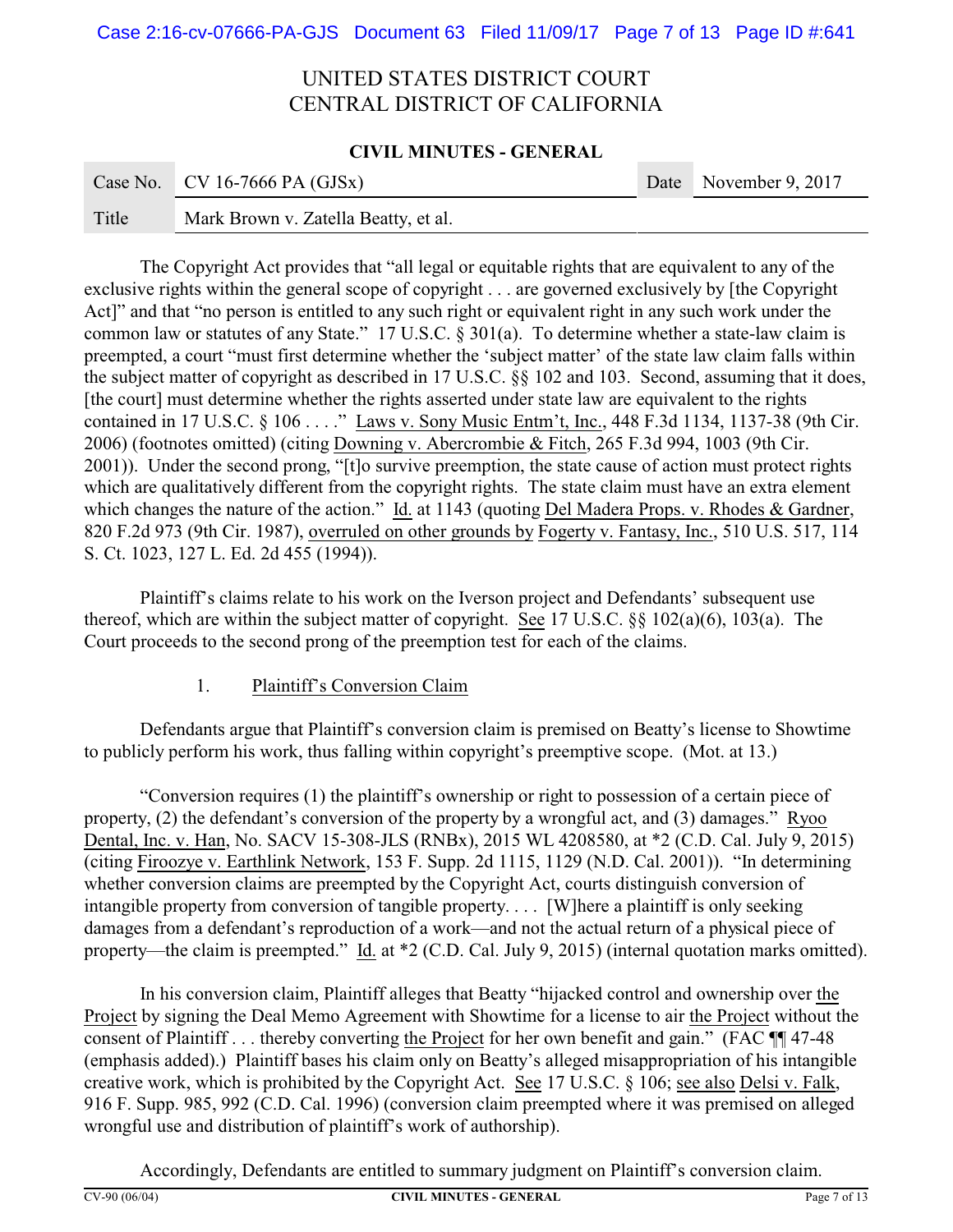#### **CIVIL MINUTES - GENERAL**

|       | Case No. CV 16-7666 PA $(GJSx)$      | Date November 9, 2017 |
|-------|--------------------------------------|-----------------------|
| Title | Mark Brown v. Zatella Beatty, et al. |                       |

### 2. Plaintiff's Unjust Enrichment Claim

Defendants argue that Plaintiff's unjust enrichment claim is based only on Defendants' having received benefits from their unauthorized use of the project and that the only unauthorized use alleged is the Showtime license. (Mot. at 13-14.)

"To allege unjust enrichment as an independent cause of action, a plaintiff must show that the defendant received and unjustly retained a benefit at the plaintiff's expense." ESG Capital Partners, LP v. Stratos, 828 F.3d 1023, 1039 (9th Cir. 2016) (citing Lectrodryer v. SeoulBank, 91 Cal. Rptr. 2d 881 (Ct. App. 2000)). "While a claim for unjust enrichment may require proof that a benefit was conferred on the defendant, where the unjust enrichment arises from defendants' unauthorized use of a copyrighted work, such an extra element does not qualitatively change the rights at issue . . . and does not avoid preemption." Zito v. Steeplechase Films, Inc., 267 F. Supp. 2d 1022, 1027 (N.D. Cal. 2003).

Plaintiff's unjust enrichment claim alleges that "Defendants have received benefits resulting from their unauthorized use of the Project" and "received and unjustly retained these benefits at Plaintiff's expense." (FAC ¶¶ 54-56 (emphasis added).) Plaintiff's is premised on Defendants' allegedly unauthorized profiting from his work, which is prohibited by the Copyright Act. See 17 U.S.C. § 106; see also Zito, 267 F. Supp. 2d at 1027 (claim preempted where it "[did] not implicate any facts or rights in addition to [the] plaintiff's copyrights").

Importantly, Plaintiff's claim does not refer to the Agreement, which might support a claim that would not be preempted. See Cadkin v. Loose, No. SACV 08-1580 JVS (SHx), 2008 WL 11336390, at \*3 (C.D. Cal. Apr. 24, 2008) (unjust enrichment claim not preempted where based on breach of contract). Defendants argue that Plaintiff attempted to expand the scope of his unjust enrichment claim beyond what was contemplated by the FAC by arguing this in his opposition. (Reply at 14, Docket No. 58; see Opp'n at 17-18.) Defendants argue that leave to amend should not be granted to allow Plaintiff to pursue this alternate theory. (Reply at 14-15.)

When issues raised in opposition to a motion for summary judgment are outside the scope of the complaint, a district court should construe the matter raised as a request to amend the pleadings. Desertrain v. City of Los Angeles, 754 F.3d 1147, 1154 (9th Cir. 2014) (quoting Apache Survival Coal. v. United States, 21 F.3d 895, 910 (9th Cir. 1994)). Plaintiff did not act diligently in attempting to raise this alternate theory, which was, or should have been, known to Plaintiff when he filed his complaint. "[S]ummary judgment is not a procedural second chance to flesh out inadequate pleadings." Updike v. Multnomah Cnty., 870 F.3d 939, 952 (9th Cir. 2017) (quoting Wasco Prods., Inc. v. Southwall Techs., Inc., 435 F.3d 989, 992 (9th Cir. 2006)). Moreover, "[f]utility alone can justify a court's refusal to grant leave to amend." Novak v. United States, 795 F.3d 1012, 1020 (9th Cir. 2015) (citing Bonin v. Calderon, 59 F.3d 815, 845 (9th Cir. 1995)). Amendment would be futile here because under California law, there can be no unjust enrichment claim where there is a valid contract covering the same subject matter, see Rutherford Holdings, LLC v. Plaza Del Rey, 166 Cal. Rptr. 3d 864, 872-73 (Ct. App. 2014), and Plaintiff does not contend that the Agreement is invalid or unenforceable.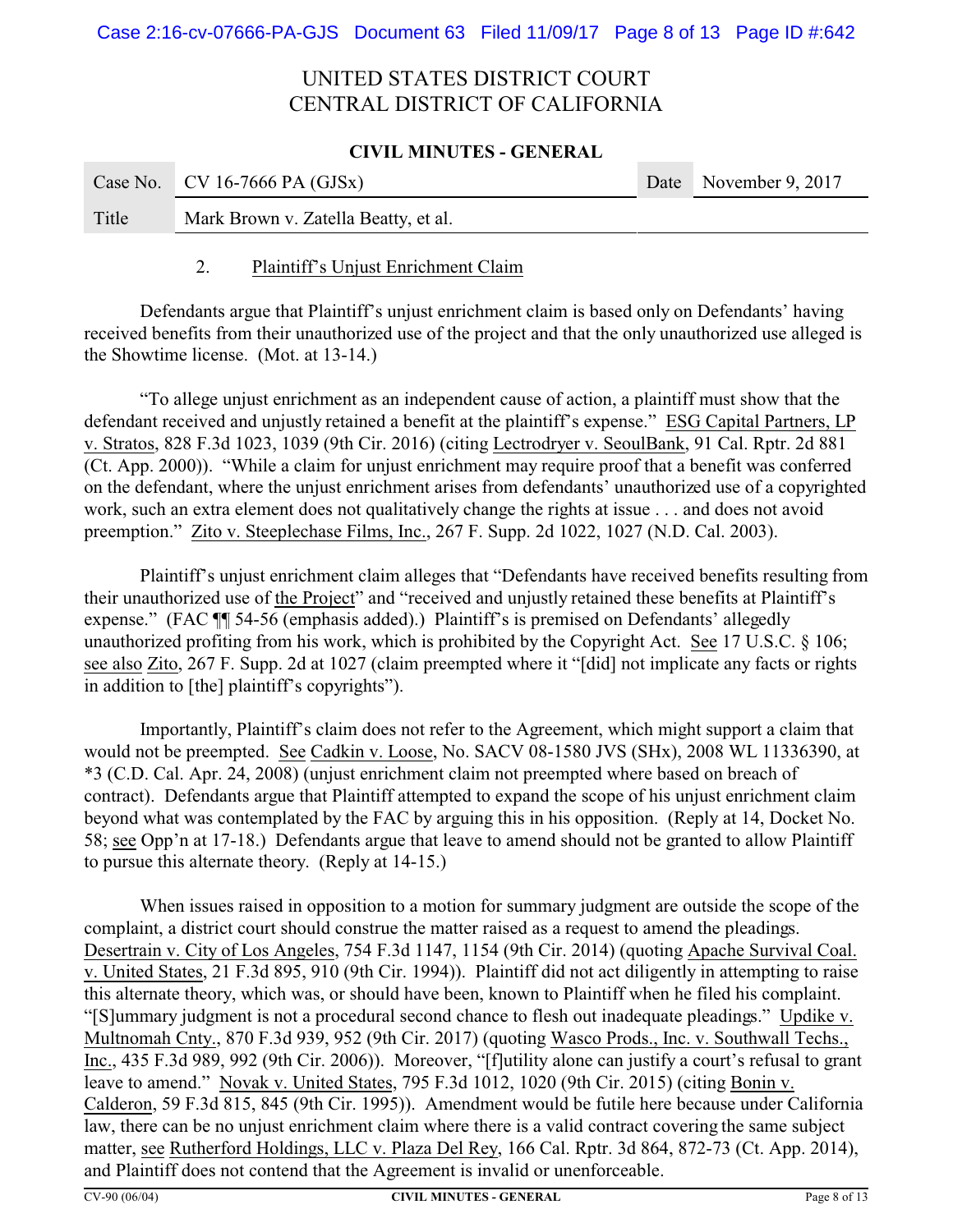#### **CIVIL MINUTES - GENERAL**

|       | Case No. CV 16-7666 PA $(GJSx)$      | Date November 9, 2017 |
|-------|--------------------------------------|-----------------------|
| Title | Mark Brown v. Zatella Beatty, et al. |                       |

Accordingly, Defendants are entitled to summary judgment on Plaintiff's unjust enrichment claim. Because the claim is preempted, the Court does not address Defendants' alternative argument that unjust enrichment cannot be asserted as a stand-alone claim. (See Mot. at 17.)

### 3. Plaintiff's Unfair Competition Claim

Defendants argue that Plaintiff's claim under California's Unfair Competition Law ("UCL") is preempted to the extent it is based on allegations of copyright infringement, conversion, or misappropriation. Defendants argue that the claim cannot be based on the alleged breach of a "Verbal Agreement" because the FAC does not elsewhere allege any such agreement. (Mot. at 14-15.)

Defendants are correct that the FAC's only reference to a verbal agreement is in this claim. (FAC ¶ 59.) However, it appears that this reference was in error, and Plaintiff intended to refer to the Agreement, which is the only agreement discussed in the FAC. (See FAC ¶ 58 (incorporating other allegations of the FAC).) The Court considers the claim subject to that understanding. See Fed. R. Civ. P. 8(e) ("Pleadings must be construed so as to do justice.").

"California's Unfair Competition Law prohibits 'any unlawful, unfair or fraudulent business act or practice and unfair, deceptive, untrue or misleading advertising.' . . . In prohibiting 'any unlawful' business practice, the UCL 'borrows violations of other laws and treats them as unlawful practices that the unfair competition law makes independently actionable.'" Levitt v. Yelp! Inc., 765 F.3d 1123, 1129-30 (9th Cir. 2014) (first quoting Cal. Bus. & Prof. Code § 17200; and then quoting Cel-Tech Commc'ns, Inc. v. L.A. Cellular Tel. Co., 973 P.2d 527, 539-40 (1999)). "[W]here the alleged improper business activity is the act of copyright infringement, the claim is preempted." Wild v. NBC Universal, Inc., 788 F. Supp. 2d 1083, 1111 (C.D. Cal. 2011) (citing Sybersound Records, Inc. v. UAV Corp., 517 F.3d 1137, 1152 (9th Cir. 2008); Kodadek v. MTV Networks, Inc., 152 F.3d 1209, 1213 (9th Cir. 1998)).

Plaintiff premises his UCL claim on Defendants' "unlawful, unfair and fraudulent business practices" including, "but . . . not limited to, breach of the Verbal Agreement, breach of the covenant of good faith and fair dealing implied in such agreement, conversion, misappropriation, and copyright infringement." (FAC ¶ 59.) Plaintiff's UCL claim is preempted to the extent it is based on the use of his work. See Wild, 788 F. Supp. 2d at 1111. But the UCL claim also is based on the alleged breach of contract, which provides a valid basis for a UCL claim and avoids preemption. See Sybersound Records, 517 F.3d at 1152 (UCL claim may be based on breach of contract); Montz v. Pilgrim Films & Television, Inc., 649 F.3d 975, 980 (9th Cir. 2011) ("Contract claims generally survive preemption  $\dots$ .").

Accordingly, Defendants are not entitled to summary judgment on Plaintiff's UCL claim.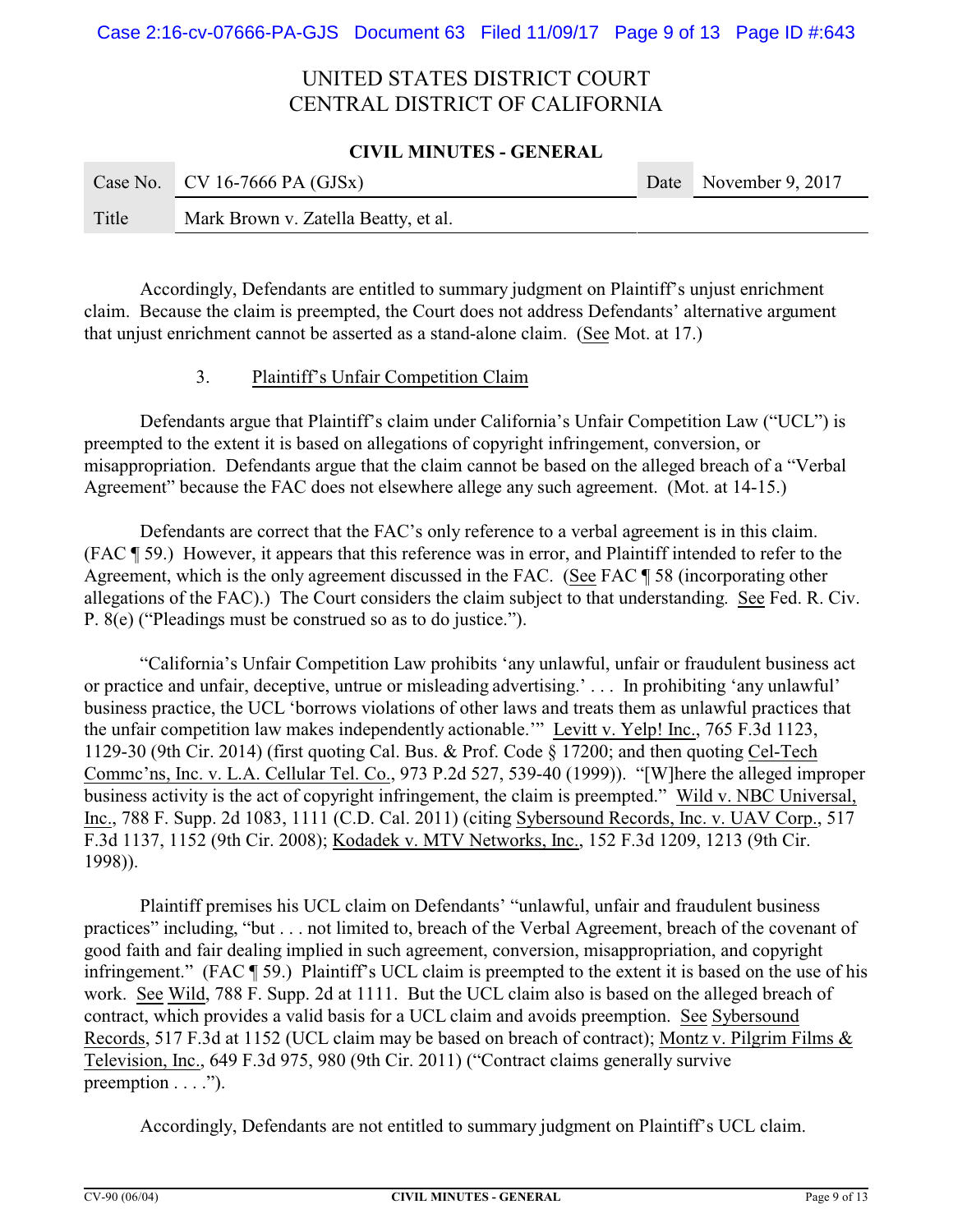#### **CIVIL MINUTES - GENERAL**

|       | Case No.   CV 16-7666 PA (GJSx)      | Date November 9, 2017 |
|-------|--------------------------------------|-----------------------|
| Title | Mark Brown v. Zatella Beatty, et al. |                       |

### 4. Plaintiff's Declaratory Relief Claim

Defendants argue that because Plaintiff merely seeks a declaration that Defendants have no right in the Iverson project, the claim is preempted. (Mot. at 15-16.)

In his claim for declaratory relief, Plaintiff alleges that "[a]n actual controversy has arisen and now exists between Plaintiff and Defendants concerning their respective rights and duties arising out of the business relationship between Plaintiff and Defendants." (FAC ¶ 85.) Plaintiff "contends that Defendants do not have any right to use, sell, alienate or enter into a licensing agreement with respect to the Project as all ownership rights to the Project belong to Plaintiff." (Id. ¶ 86.) Plaintiff seeks, among other things, "a judicial declaration and determination that Defendants have no right to any ownership interest in the Project." (Id. ¶ 88; see also id. ¶ 87.)

Plaintiff's declaratory relief claim relates to his allegations of ownership of material that either was used in or became Iverson, not infringement. The claim is not preempted. See Dead Kennedys v. Biafra, 37 F. Supp. 2d 1151, 1154 (N.D. Cal. 1999) (declaratory relief claim not preempted because it "seeks resolution of the parties' respective rights and duties. Ownership and title rights are matters of common-law and do not arise under the Copyright Act." (citing Oddo, 743 F.2d at 633)). The claim also refers to the parties' "business relationship," apparently invoking the Agreement, which also avoids preemption. See Burtscher v. Moore, No. CV 11-02309 DMG (JEMx), 2013 WL 12122230, at \*13 (C.D. Cal. Feb. 7, 2013) (declaratory relief claim based on breach of contract not preempted).

Accordingly, Defendants are not entitled to summary judgment on Plaintiff's declaratory relief claim.

## **D. Breach of Written Contract**

Defendants argue that Plaintiff's breach-of-contract claim fails because Plaintiff cannot establish his performance or excuse for his nonperformance. (Mot. at 17-19.) Specifically, Defendants argue that Plaintiff himself breached the Agreement by contacting Tollin, and that his performance was not excused by Beatty's nonpayment of the remaining money owed because there was no deadline for payment. (Id. at 18-19.) Defendants also note that Plaintiff did not make a demand for payment. (Id. at 19.) Plaintiff counters that Beatty breached the agreement by failing to pay the remaining money within a reasonable amount of time, which here was within the Showtime license period. (Opp'n at 14-15.)

"A cause of action for damages for breach of contract is comprised of the following elements: (1) the contract, (2) plaintiff's performance or excuse for nonperformance, (3) defendant's breach, and (4) the resulting damages to plaintiff." Daniels v. Select Portfolio Servicing, Inc., 201 Cal. Rptr. 3d 390, 412 (Ct. App. 2016) (quoting Careau & Co. v. Sec. Pac. Bus. Credit, Inc., 272 Cal. Rptr. 387, 395 (Ct. App. 1990)). "When a party's failure to perform a contractual obligation constitutes a material breach of the contract, the other party may be discharged from its duty to perform under the contract." Brown v. Grimes, 120 Cal. Rptr. 3d 893, 902-03 (Ct. App. 2011).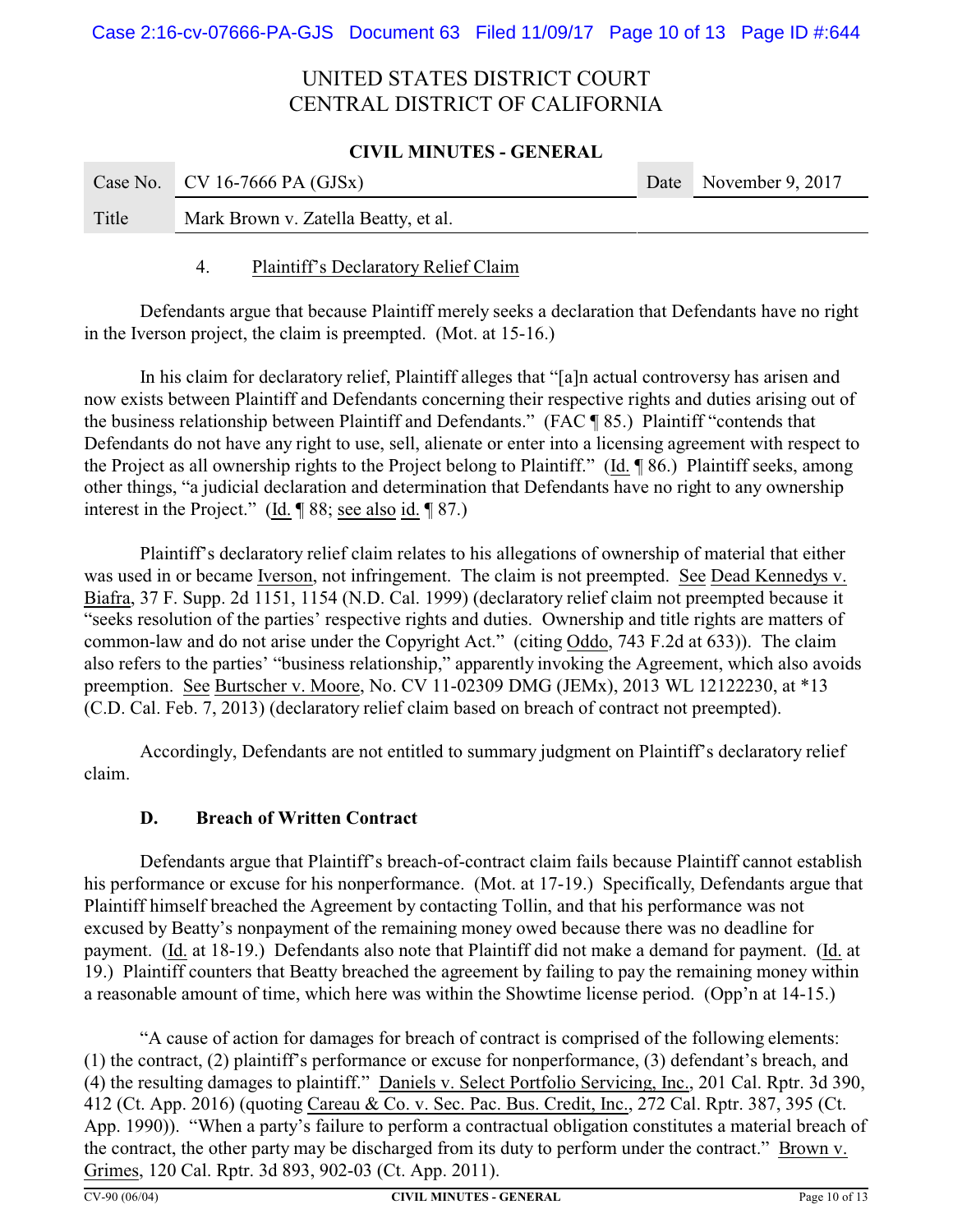#### **CIVIL MINUTES - GENERAL**

|       | Case No.   CV 16-7666 PA (GJSx)      | Date November 9, 2017 |
|-------|--------------------------------------|-----------------------|
| Title | Mark Brown v. Zatella Beatty, et al. |                       |

The Agreement states that there would be "[n]o discussion with Mike Tollin now and forever" (Beatty Decl. Ex. D; Brown Decl. Ex. 20), and Plaintiff does not dispute that he contacted Tollin. Defendants are entitled to summary judgment only if Beatty had not already breached the Agreement prior to then by failing to pay Plaintiff the remaining money owed to him.

The Agreement did not specify a time for performance. (Beatty Decl. ¶ 18; Brown Decl. ¶¶ 52-53; see Beatty Decl. Ex. D; Brown Decl. Ex. 20.) "If no time is specified for the performance of an act required to be performed, a reasonable time is allowed. If the act is in its nature capable of being done instantly – as, for example, if it consists in the payment of money only – it must be performed immediately upon the thing to be done being exactly ascertained." Cal. Civil Code § 1657. What is a reasonable time is a question of fact that depends on the particular circumstances of the case. See Eidsmore v. RBB, Inc., 30 Cal. Rptr. 2d 357, 363 (Ct. App. 1994). Defendants rely only on the omission of any deadline, and they do not explain why it is reasonable for Beatty not to have paid Plaintiff two years after the Agreement was made. (See Mot. at 18-19.)

Plaintiff's apparent failure to make a demand for payment is not fatal to the claim. (Beatty Decl. ¶ 18; see Pl.'s Statement of Genuine Disputes ¶ 36, Docket No. 56.) Generally, "[w]here no time is specified for performance, a person who has promised to do an act in the future and who has the ability to perform does not violate his agreement unless and until a demand for performance is made and performance is refused." Leonard v. Rose, 422 P.2d 604, 607 (Cal. 1967). But a formal demand is not always required, and in some circumstances the filing of a lawsuit may satisfy the requirement. See Heinlen v. Martin, 53 Cal. 321, 345-46 (1879); Roadman v. Traeger, 43 P.2d 564, 564 (Ct. App. 1935). The Court notes that Plaintiff did not contact Tollin until nearly a year after commencing this action. If a reasonable time for Beatty to pay the remaining money owed terminated prior to Plaintiff's filing of this lawsuit, then Plaintiff was excused from his promise not to contact Tollin.

Accordingly, Defendants are not entitled to summary judgment on Plaintiff's breach-of-contract claim.

## **E. Breach of the Implied Covenant of Good Faith and Fair Dealing**

Defendants argue that Plaintiff's claim for breach of the implied covenant of good faith and fair dealing is duplicative of Plaintiff's breach-of-contract claim because it simply incorporates by reference the breach-of-contract allegations and does not request any different relief. (Mot. at 19.) Plaintiff argues that the implied covenant claim "is based on conduct of Defendant outside of the four corners of the [Agreement] itself," asserting that Defendants induced him to enter into the Agreement without ever intending to perform. (Opp'n at 16.)

"The law implies in every contract . . . a covenant of good faith and fair dealing. The implied promise requires each contracting party to refrain from doing anything to injure the right of the other to receive the agreement's benefits." Wilson v. 21st Century Ins. Co., 171 P.3d 1082, 1086-87 (Cal. 2007) (internal quotation marks omitted). "A breach of the implied covenant of good faith and fair dealing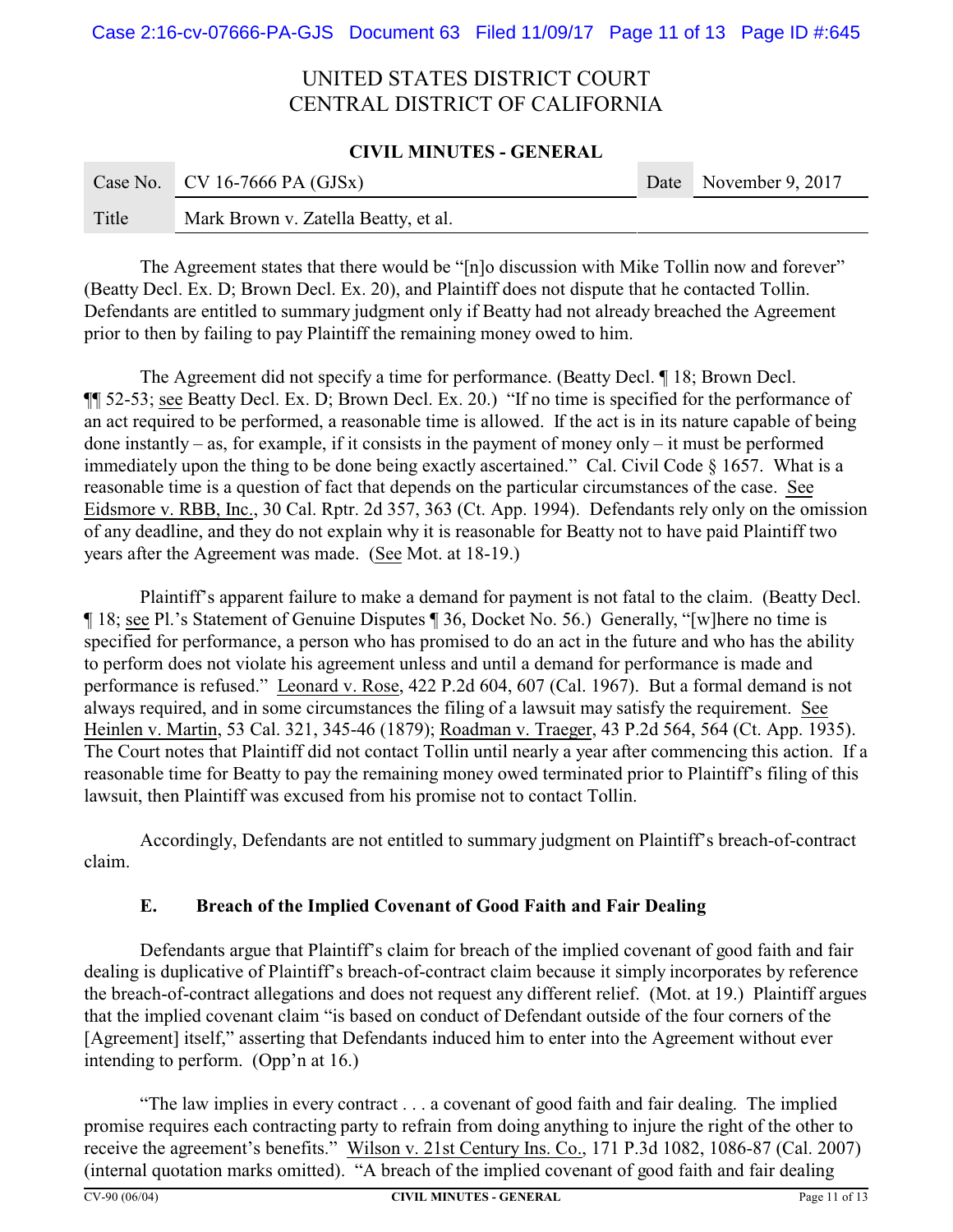#### **CIVIL MINUTES - GENERAL**

|       | Case No. CV 16-7666 PA (GJSx)        | Date November 9, 2017 |
|-------|--------------------------------------|-----------------------|
| Title | Mark Brown v. Zatella Beatty, et al. |                       |

involves something beyond breach of the contractual duty itself . . . ." Careau & Co., 272 Cal. Rptr. at 399 (internal quotation marks omitted). "[A]llegations which assert such a claim must show that the conduct of the defendant . . . demonstrates a failure or refusal to discharge contractual responsibilities, prompted . . . by a conscious and deliberate act, which unfairly frustrates the agreed common purposes and disappoints the reasonable expectations of the other party thereby depriving that party of the benefits of the agreement. Just what conduct will meet this criteria must be determined on a case by case basis and will depend on the contractual purposes and reasonably justified expectations of the parties." Id. at 399-400.

Plaintiff's implied covenant claim incorporates Plaintiff's allegations of Defendants' other acts. (FAC ¶ 73.) Although Beatty's mere breach of the Agreement would not establish breach of the implied covenant, circumstantial evidence viewed in a light most favorable to Plaintiff supports an inference of a conscious and deliberate act that frustrated the Agreement. Plaintiff contends that Beatty entered into the Agreement to protect the Showtime license (Brown Decl. ¶¶ 54, 56), and Beatty admits that she knew that Plaintiff's accusations of theft could impact the license (Beatty Decl. ¶ 17). Beatty's nonpayment in combination with the timing of events lends some support to Plaintiff's theory that Beatty was only buying time until the license expired. (Opp'n at 16; Brown Decl. [ 56.)

Accordingly, Defendants are not entitled to summary judgment on Plaintiff's claim for breach of the implied covenant of good faith and fair dealing.

## **F. Promissory Estoppel**

Defendants argue that Plaintiff's promissory estoppel claim fails because there was a written contract. (Mot. at 19-20.) Plaintiff argues that he has a promissory estoppel claim in the event that his contract claim fails. (Opp'n at 15.)

"The required elements for promissory estoppel in California are . . . (1) a promise clear and unambiguous in its terms; (2) reliance by the party to whom the promise is made; (3) his reliance must be both reasonable and foreseeable; and (4) the party asserting the estoppel must be injured by his reliance." Laks v. Coast Fed. Sav. & Loan Ass'n, 131 Cal. Rptr. 836, 839 (Ct. App. 1976). "A cause of action for promissory estoppel is a claim in equity that substitutes reliance on a promise for consideration . . . . If actual consideration was given by the promisee, promissory estoppel does not apply." Fleet v. Bank of Am., N.A., 178 Cal. Rptr. 3d 18, 26-27 (Ct. App. 2014).

For his breach-of-contract claim, Plaintiff alleges that "[i]n or about July 2015, . . . the Parties came to a preliminary agreement in which [Plaintiff] would receive a 'good faith' \$25,000 down payment on a minimum payment of \$85,000 that was due to [him] along with certain equity interests . . . . The [Agreement] was supported by adequate consideration and the essential terms were known to all parties." (FAC ¶ 66.) Plaintiff's promissory estoppel claim is based on the same mutual promises laid out in the Agreement and the same alleged breach thereof, although Plaintiff omits any reference to the Agreement. (See FAC ¶¶ 75-80.)